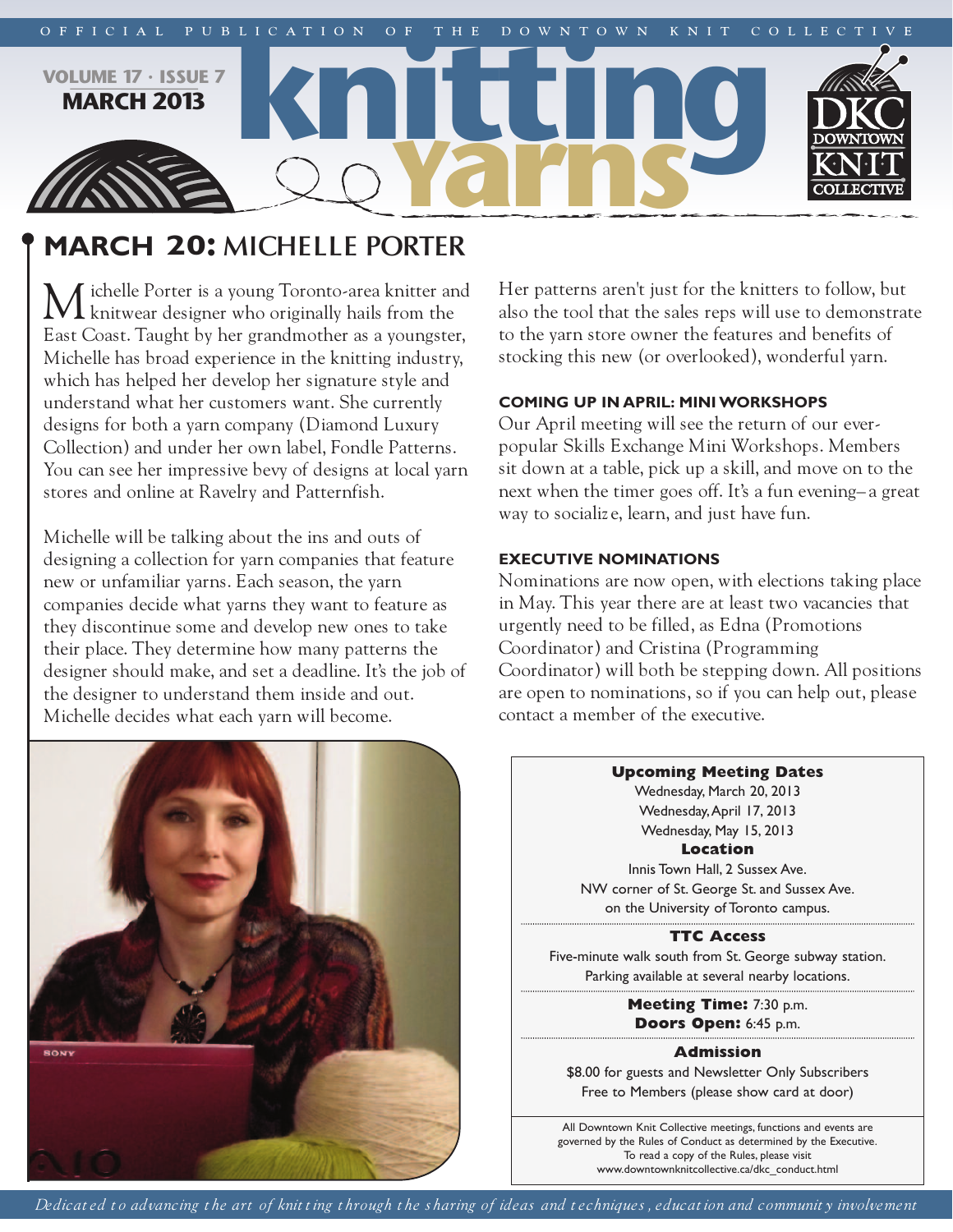### **highlights of the februAry 2013 meeting** by Heather Brady

President Carole hoped everyone had a great long weekend and Family Day, and also a great time at Pucks n Purls. There were about 90 people in the audience, including three first-timers. Thanks to those who donated yarn to the raffle table, and also items to the dollar table. Reminder: before the meeting begins is your chance to sign up for Show & Tell, buy raffle tickets, visit (or donate to) the dollar table, visit Dr. Knit with your knitting problems or drop off finished scarves and chemo caps for Knitting For A Cure.

### **Announcements**

Signups have started for Frolic volunteers. You might staff the raffle table, wind yarn, take tickets, etc. You get in for free and we feed you–what a deal!

Edna came up to give a brief synopsis of DKC events. Pucks n' Purls was a lot of fun! There were tons of knitting priz es and hockey priz es given away. A special Fastest Knitter jersey was created by the Marlies that will be awarded in years to come. Very cool! Linda was this year's winner.

World Wide Knit In Public Day 2013 is in the planning stages, and we need volunteers to help plan and coordinate the event. Contact Edna at edna@z uber.net if you'd like to pitch in. Will there be a Stitch n' Pitch this year? We don't know yet, but we've heard through the grapevine that several yarn stores have been approached by the Blue Jays, so we're waiting to see what happens with that. It's very successful and we often sell tickets and do giveaways at the game, but it's technically not a DKC event.

In the Celebrating Our Own segment, congrats were extended to Nadine McLeod, who won the People's Choice Award at the CreativFest in the fall with her "Starry Night" double pendant lamp shade, covered with knitted lace and hundreds of silver beads. Nicely done!

Fiona Ellis has been published again in Spring/ Summer Vogue with a hooded eyelet vest, and also has a new Soakbox pattern called Elvis Paisley.

Just a reminder that the Executive

Nominations are now open– nominate yourself, or nominate a friend (if you have that friend's permission, of course). The election will take place in May and we'd really like it if a few people would work on the Nomination Committee to keep the process from getting too insular.

### **Raffle**

One skein of Skacel Merino lace was won by Janet Elias.

One skein of fuchsia Zen Yarn Garden Squooshy was won by Eliz abeth Hilton One skein of Dye-Version Silk Linen was won by Barb Angier.

### **Show & Tell**

Denise Powell was wearing a dress to show off her new knee socks! She notes you can stretch a regular ball of selfstriping sock yarn into knee socks by doing alternate rows with a second yarn.

Judi H made a stuffed guinea pig (from pattern 'Gertie Guinea Pig' on Ravelry) as a Christmas present for her son, whose pet guinea pig Skeeter passed away last year. It was **extremely** realistic, and elicited squeals of delight from many audience members. The hair was fluffed up after knitting using a dog brush to great effect. A sweet tribute to a beloved pet.

Wendy Eng made a beautiful rectangular shawl in bright red. Through calculations and fudging, she turned a regular shawl into a rectangle and used only two balls of Knit Picks Shadow. She says she would rank it as "easy" despite its appearance– so easy it could be knit on the subway.

Kim Hume made an Americo linen scarf with yarn and pattern purchased at a TTC Knitalong. She and her friend did the same pattern, only her friend did it right and Kim did it wrong. It was supposed to be knit on the bias, but it didn't turn out right. Still looks great!

Patrick wore a Garter Ridge Pullover, designed by himself using Noro sock yarn, letting the stripes fall where they may. It was a stash-busting project in a Ravelry knitalong. When asked, he claimed his test swatch was 8x8 feet.

#### **Guest Speaker**

Glenna C is from Hamilton, but so much

of her knitting life is in Toronto she considers herself a Toronto knitter. She's here at least once a week teaching classes (her duct tape dress form workshop being one of the most popular). Her thoughts on knitting in the age of the internet resonated with our audience members.

As someone who uses the internet a lot for blogging and communication, Glenna has done a lot of reflecting on how the internet and knitting fit together. Glenna started her blog, Knitting to Stay Sane, back in 2006. It was, as she put it, the "golden age" of blogging. Blogs were the default method for connecting with other knitters in that bleak, dark time before Ravelry. The age-old desire to tell someone,"I love that thing you knitted!" is basically unchanged, no matter what the method used to communicate it.

What did the knitting internet used to look like? 10 years ago we had blog rings, listservs, Interweave Knits, knittinghelp.com and of course, the brandnew Knitty. Now we have so many more ways to connect–YouTube, Ravelry, Knitscene, Knitting Daily, Twist Collective, Patternfish, and of course, Facebook and Twitter. Technology is changing so fast, our sense of time can be easily distorted. For example, can you believe YouTube has only been around for eight years? The iPad was introduced just three years ago and there have already been five versions of it.

Knitting itself has been transformed over the last decade as a social and cultural phenomenon. The game-changing book *Stitch n Bitch* is nearly 10 years old already. It made people think about knitting in a way it hadn't occurred to them before. Knitting is now considered a bona fide cultural phenomenon, and academics and anthropologists are busy researching it.

What sets "our thing" apart is our desire to get together in real time to do it. Glenna thinks the fact that we do what we do *with other people* is quite profound. We have this desire not just to make things, but to make things in each other's company. We seek out other knitters, and share what we're doing–with or without the tech. As an audience member noted, at least we have something to do when the power goes out.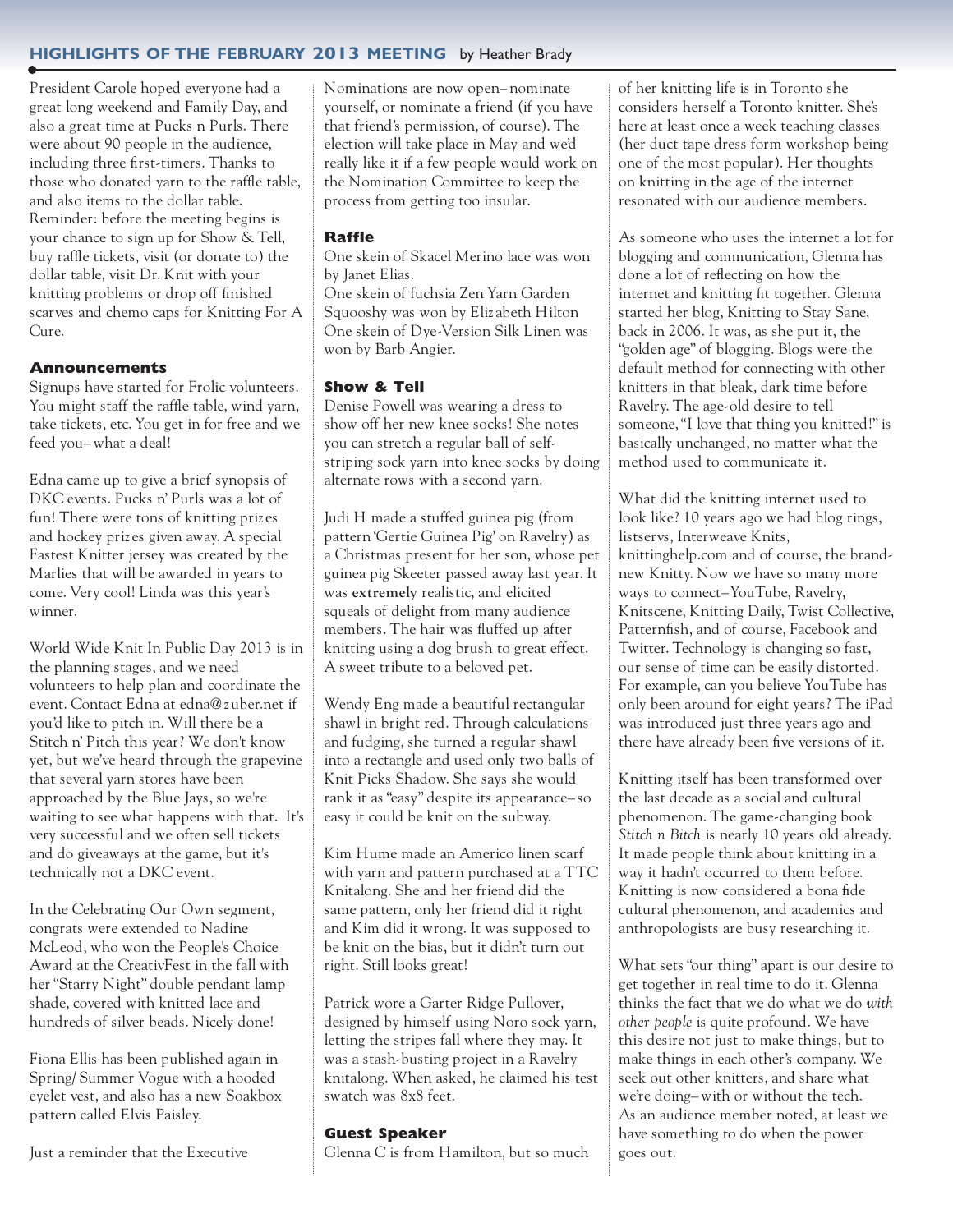# **PUCKS n' PURLS 2013**

On February 9, more than two hundred knitters and their families converged on Ricoh Coliseum for Pucks n' Purls 2013. It was a fun time. It was a great, fast-paced hockey game and our Marlies won!

Everyone was thrilled by priz es donated by distributors, Canadian indie dyers, local yarn stores, the Marlies and our very own DKC members. Many thanks to Estelle Yarns, Old Mill Knitting, Soak Wash Inc., Westminister Fibres, Wool and Wicker, Indigodragonfly, Tanis Fibre Arts, Creative Yarns, Knit-O-Matic, Lettuce Knit, Linda's Craftique, MSLE-Marlies, Fiona Ellis, Michelle Porter, Denise Powell, Cristina Simionovici and Judith Trotter-Field. The two huge priz e tables were overflowing with fibre, blocking boards, knitting patterns, totes, signed hockey sticks, Marlies T-shirts, knitting kits and Addi-ART diamond needles.

One highlight of the game came at second intermission when last year's combatants, Wannietta Prescod and Linda Benne, faced off in a rematch of the Fastest Knitter competition. What a tense three minutes, all streamed on the Jumbotron for everyone to watch. The judges, Jennifer from the Purple Purl and Cristina from the DKC, declared Linda the winner this year, by **three** stitches. As a special priz e, the Marlies donated one of their jerseys enscribed with FASTEST KNITTER on the back, for the winner to keep until the next matchup. Wannietta and Linda are such enthusiastic participants– thanks so much to all for making this such a memorable event.